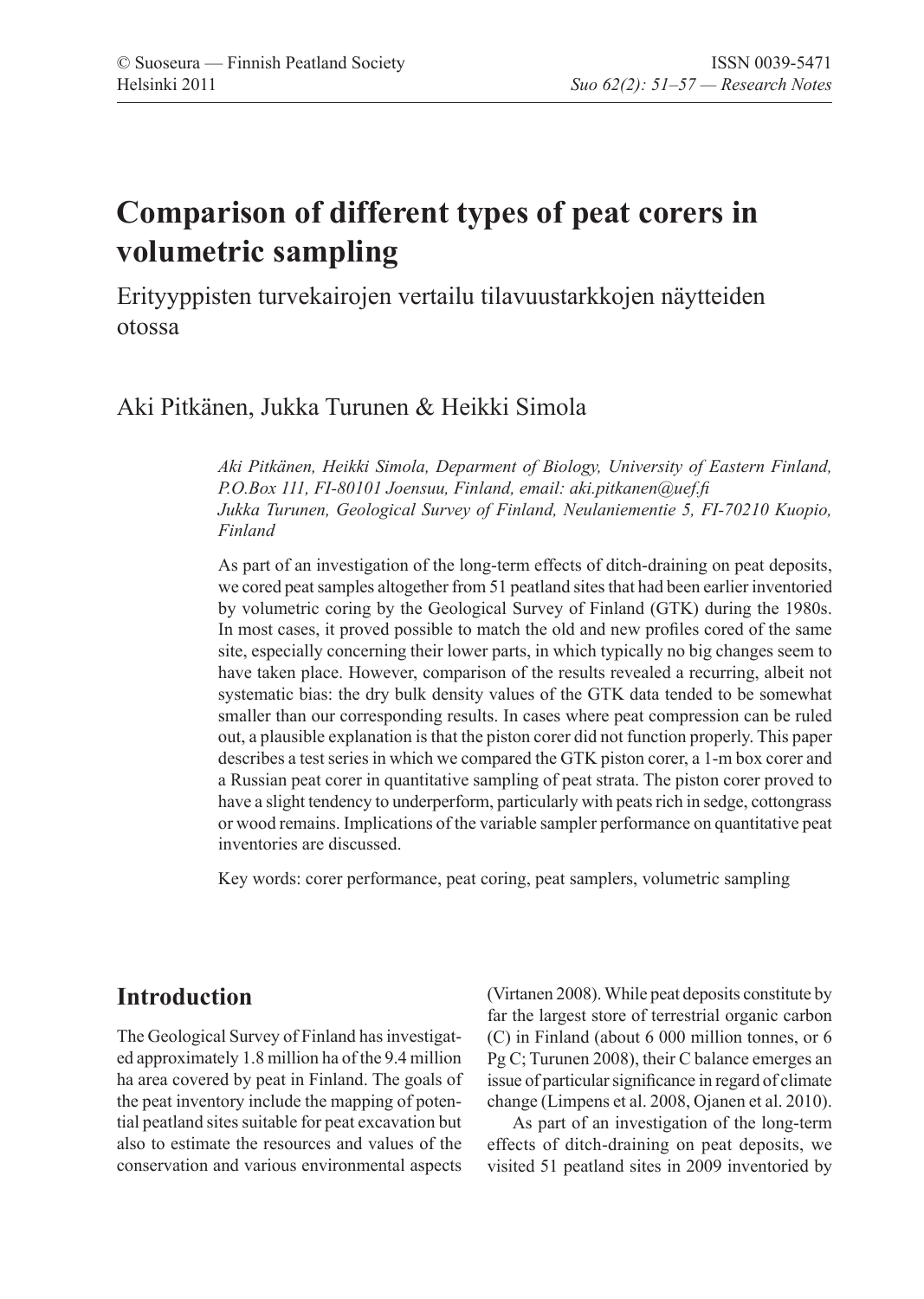volumetric coring by the GTK during the 1980s. Our attempt was to obtain comparable quantitative data of exactly the same coring sites, which we were able to locate with GPS, using the initially precise positioning data of the GTK surveys. Overall, the re-visitation approach proved useful (unpubl. data), but comparison of the results showed that the dry bulk density (BD) values of the GTK data tended to be somewhat smaller than our corresponding results. Earlier, Tolonen & Ijäs (1982) have compared the Russian peat corer and the piston corer of GTK at six sites. They found that in some cases, depending on peat properties, the piston type corer may underestimate the peat mass. Nevertheless, they found both types equally accurate as sampling devices because the differences between devices were not conspicuously high. In our data, the differences between samplers were obvious even in sites in which the peat thickness has remained the same as in the GTK survey, so peat compaction due to subsidence appears an unlikely cause (cf. Schothorst 1977).

The aims of the present paper are: 1) to present results of our comparisons of the performance of three commonly used quantitative peat corer models, and 2) to discuss the implications of our findings in the wider context of peat inventory studies.

# **Material and methods**

#### **Peat samplers**

The piston corer described by Korpijaakko (1981) was designed in the GTK specifically to obtain quantitative volumetric peat samples for the nationwide peat inventory survey. The core tube is made of steel, and is divided into three parts, which have screw threads at their joining ends and are screwed together with brass collars. The lowermost tube part has a sharpened cutting edge; the middle part is exactly 20 cm long, and will hold the volumetric sample; the top part is provided with a cap on which the sinking rod is fastened and which has a hole to let through the piston rod. Inside the tube there is a cone-tipped piston that is placed at the lower end of the tube when the device is hammered down to the starting

level, and then held in position when the coring tube is hammered further down, to take in the sample. When lifting the corer, the piston is held in the top position at the upper end of the tube. Sampling with this device is rather slow, while just a single 20-cm long sample is retrieved at a time. Furthermore, the device is not suited for sampling the easily compressed uppermost peat layer; therefore in the GTK surveys the top 0–20 or 0–30 cm was not sampled quantitatively.

The box-corer used in the present study is a modification of a design introduced first by Jeglum et al. (1992). It is a metal box, (cross section  $10 \times 10$  cm), with three sides made of steel plate and one side open with guiding slits at the margins for the closing blade. The box is pushed down with the fourth side open. When the final depth is reached, the closing blade with its sharp and pliable steel tip is pushed into place. To avoid compression of the possible loose top surface layers, a starting cut for the closing blade with the box's dimensions can be made with a sharp long-bladed knife down to 20–30 cm depth. At the lower end of the box, the guiding slits curve across the box, leading the blade to cut loose the core and to close the box properly for retrieving. After the corer is lifted up, the blade is removed, and the volumetric samples can be directly cut from the open box-corer.

The so called Russian peat corer was actually reconstructed in Scotland (Jowsey 1966) on the basis of sketchy illustrations of a peat sampling device used in the Soviet Union (Belokopytov & Beresnevich, 1955, according to Jowsey 1966). The sampling chamber consists of a steel halfcylinder with one sharpened edge, on which a flat steel blade is attached so that it turns around the central axis of the cylinder. The narrower side of the blade fits precisely to turn inside the halfcylinder, while the broader side acts as an anchor to keep the blade in position during sampling. The lower tip of the coring head is shaped as a half-cone, and at its upper end there is a fixture for the sinking rod. When sinking, the half-cylinder is positioned at the rear of the flat blade, and at the sampling depth it is turned 180° by the rod to cut and secure the sample against the blade face.

In our survey we have used a model with a sample chamber 50 cm long and with inner diam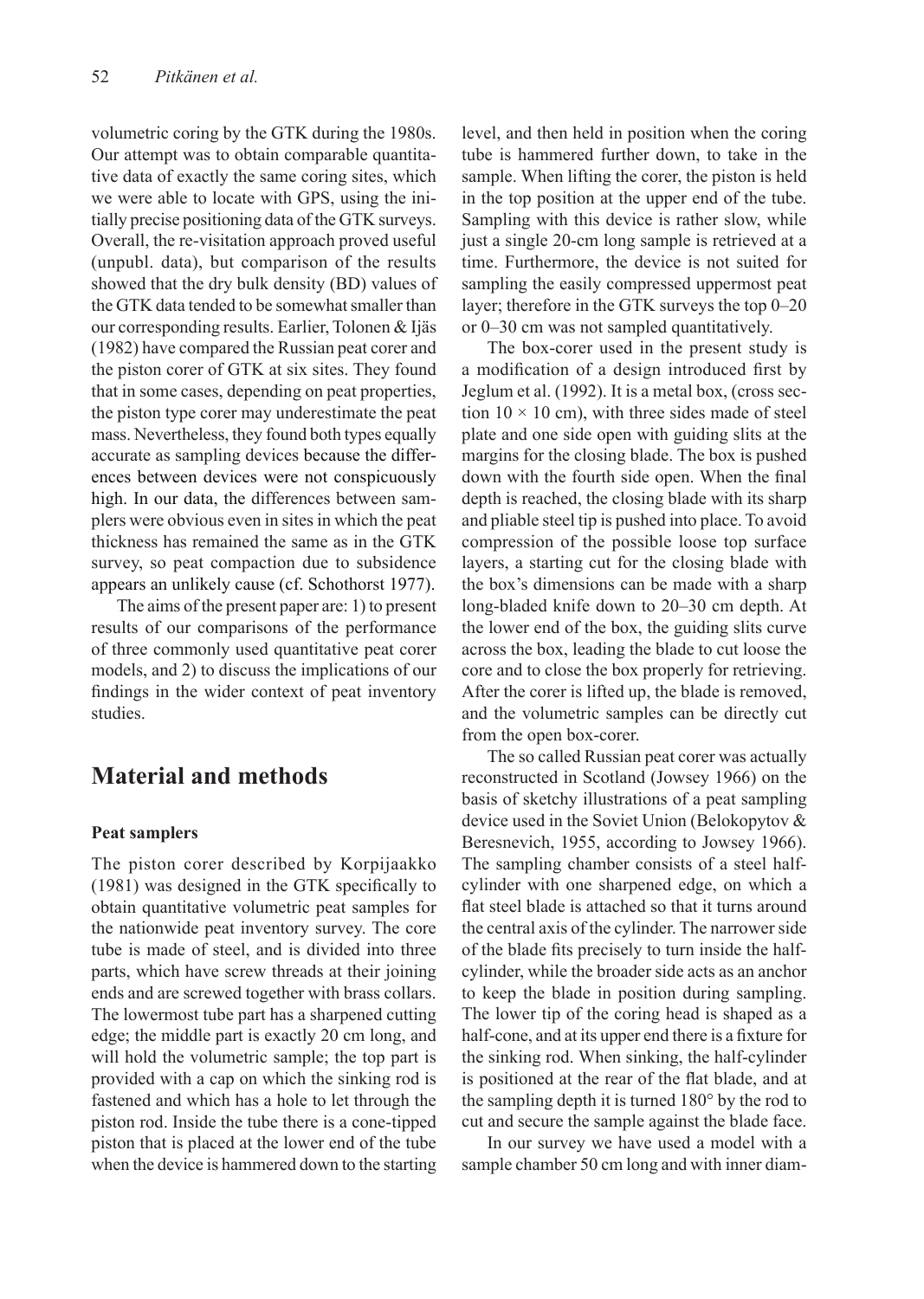eter of 50 mm. Even though the sample size with this corer is considerably smaller than with the two other models dealt with, it proved to be quite reliable for the quantitative sampling, providing good reproducibility as judged by the pairwise sample series obtained at each site. Prerequisites for good performance are of course that the corer is in perfect condition, with the cutting edge of the chamber sharpened, and that the sampling and sample treatment are conducted with great conscientiousness. As compared with the above mentioned piston corer, a definite advantage of the Russian-type corer (as well as the box corer) is that upon recovery, after opening of the chamber, the sample is fully exposed for inspection, so a defective sample can be immediately discarded and a better one cored for replacement.

#### **Peat sampling**

#### *Box and Russian corer sampling in 2009*

In June 2009 we cored altogether 51 volumetric peat profiles at former GTK survey sites, by using the box corer for the uppermost strata (maximally 0–100 cm) and the Russian corer for the deeper layers. This data set represents five municipalities in different parts of middle Finland (south and middle boreal forest vegetation zones), between the latitudes 62° and 65° N.

The sampling sites had to fulfil the following criteria: volumetric peat sampling results obtained by GTK during the 1980s available; forestry drainage carried out before (or shortly after) the GTK survey; peat thickness about 2 m; initial peatland site type representative for the area; no evidence for other disturbance factors than the ditching.

At each site, we located the original GTK coring point with GPS. At several sites we were able to find old marking posts or other indications of the GTK coring. At each site we cored with the box and Russian corers two complete peat profiles. These were subsampled in the field into consecutive volumetric 10-cm slices, and analysed in the laboratory of the Ecological Research Institute of the University of Eastern Finland in Joensuu for fresh mass, dry mass and ignition residue.

#### *Piston corer test sampling in 2010*

We noted some irregularities between ours and the old GTK results that appeared not to reflect time-related changes, but rather some differences between performances of the different corer models. Therefore, we decided to test the old piston corer by taking with it replicate samples from some of our 2009 sites. We chose six representative sites in the Pieksämäki area (62°08' – 62°24' N,  $26^{\circ}40^{\circ} - 27^{\circ}10^{\circ}$  E) for this test purpose, and cored them with the piston corer in June 2010. Leino & Silen (1988), Leino (1988) and Leino (1992) present the original GTK results of the test sites: Vipusuo, Kolmisopensuo, Kittisuo, Saunakankaansuo, Isosuo and Rajasuo. At each of these six sites we took a sample series from a depth of 20 cm down to the mineral bottom with the piston corer following the established practice by GTK, to compare with the results of our own sampling of the previous year and the results of GTK of the 1980s.

#### *Calculations*

*Bulk density* values (BD;  $g L^{-1}$ ) for each of the 10-cm subsamples were obtained from the dry and ash weight results (in grams, proportional to sampler cross section  $x_i$  cm<sup>2</sup>) by multiplication by the ratio 100:*xi* ; for the 20-cm piston corer samples an additional correction factor 0.5 was applied. The *cumulative masses* were obtained by summing up the (corer cross-section specific) subsample weights across the entire profile or specified depth intervals (the weighted quantities multiplied by factor  $10,000:x_i$  to obtain values g m<sup>-2</sup>).

### **Results**

#### **Comparison of the bulk density results**

Three examples of the pairwise compared BD profiles up to 20 cm depth below the surface are shown in Fig 1. The old GTK and our profiles show rather similar overall features; it is worth mentioning that also the ash content profiles in each pair of the compared sample series are very closely similar except for the uppermost 20–30 cm sections. In the lower and middle parts of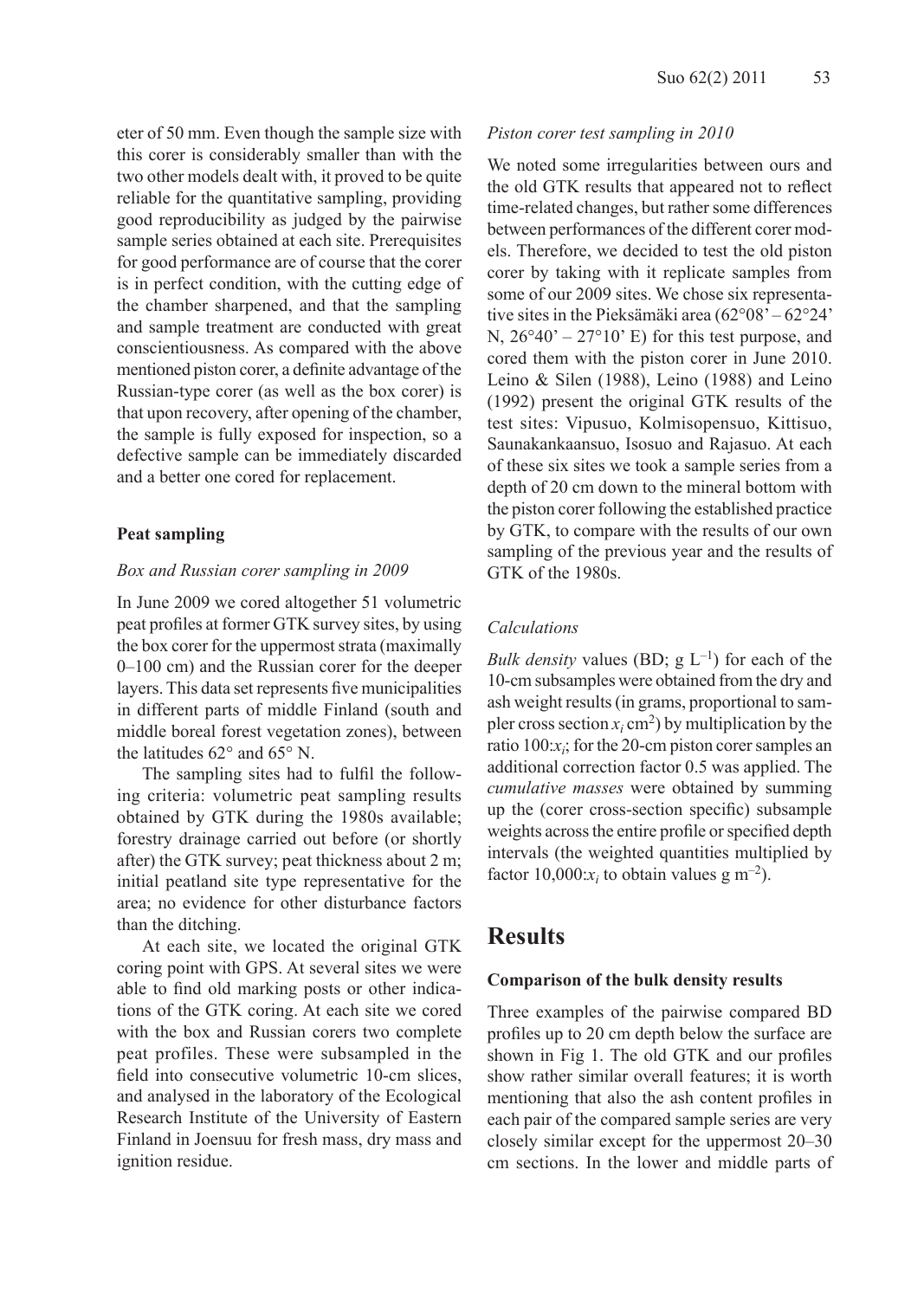

each profile pair, the characteristic shifts of the BD values show rather similar patterns, which seems to indicate that no marked compaction in these sections has taken place during the time lapsed between GTK and our coring. However, in Rajasuo (Fig 1A) the peat surface has subsided by about 10 cm and in Isosuo (Fig 1B) by 30 cm, whereas in Saunakankaansuo (Fig 1C) our crude analysis, allowing only 10-cm resolution, does not reveal any subsidence.

In these example cases all the major changes possibly related to ditch drainage seem to be confined to the uppermost 20 or 30 cm section of the profiles as they stand at present. It is in deed conceivable that the possible compaction (subsidence) of the peat and other soil processes potentially altering the BD values (e.g. new biomass input by tree roots) mainly would occur in the uppermost peat section only, particularly, while in the Finnish conditions even drained peat deposits usually retain rather high water table

Fig. 1. Comparison of peat dry bulk density (BD) profiles taken from three sites in the Pieksämäki area in Finland; A: Rajasuo, B: Isosuo, C: Saunakankaansuo. Grey bars show the Geological Survey of Finland (GTK) results of early 1980s and the dotted line shows our 2009 results of the same sites. The uppermost 0–20 cm section of peat, which was not quantitatively sampled in the GTK survey, is excluded from this comparison. The vertical positions of the GTK and our profiles have been correlated so that their basal parts are at the same stratigraphical level; depth scales according to the GTK data. The figures marked on the horizontal lines at each profile are the organic matter (dry mass) pools of the GTK's and our cores, respectively, calculated upwards from the base of each profile to the designated level.

*Kuva 1. Turpeen kuivatilavuuspainoa (BD)kuvaavien profiilien vertailu kolmelta tutkimuspisteeltä Pieksämäen alueelta; A: Rajasuo, B: Isosuo., C: Saunakankaansuo. Geologian tutkimuslaitoksen (GTK) 1980-luvun alku puolella ottamien näytteiden tulokset esitetty harmaina pylväinä; tämän tutkimuksen tulokset vuodelta 2009 esitetty katkoviivoin. Ylin 0–20 cm kerros on jätetty vertailussa huomioonottamatta, koska tästä kerroksesta ei ole aiempia kvantitatiivisia näytteitä. Turveprofiilit on asetettu syvyyden suhteen siten, että sekä GTK:n että omien profiiliemme pohjat ovat samoilla stratigrafisilla tasoilla. Syvyysasteikot vastaavat GTK:n aineistoja. Kuviin on merkitty GTK:n ja tämän tutkimuksen profiilien kumulatiivisia kuiva-aineen kertymäarvoja laskettuna ylöspäin profiilien pohjasta vaakaviivoin osoitetuille stratigrafisille tasoille.*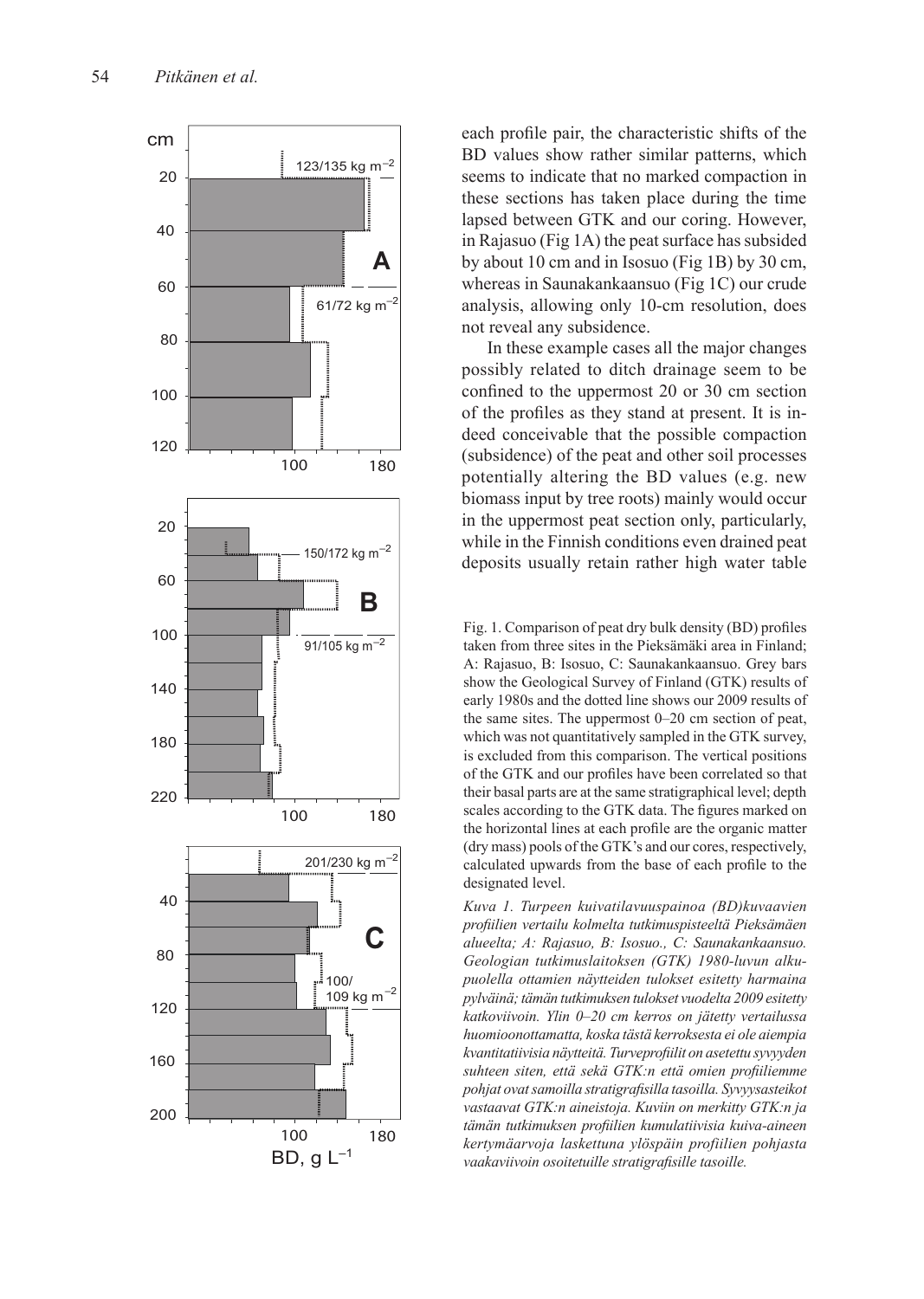level throughout the summer. Unfortunately, the GTK survey data does not contain quantitative data of the top 20 cm of the profiles.

However, our profiles taken with the Russian and box type peat corers indicate higher BD values at almost all stratigraphic levels. Excluding compaction of peat, there is actually no relevant biological or geological process that would cause any measurable increase in BD values in deeper peat layers at drained sites. Thus, the apparent increase in the BD in the 2009 profiles compared with the old GTK results is best explained as an artefact, caused by somewhat systematically incomplete performance of the 1980s piston corer.

When looking at the paired BD profiles that seem almost unaltered in their vertical dimensions, it is strange to note the higher average BD levels and the consequent apparent increase in the cumulative mass inventories or storages of our cores when compared with the old GTK results (see Fig. 1). In Rajasuo (Fig 1a), the GTK survey obtained for the lowermost 60 cm about 10 kg m<sup>-2</sup> less dry mass than what we found in our coring for the corresponding sequence. In Isosuo (Fig 1b), the difference is 14 kg m–2 for the basal 120 cm, and a further  $8 \text{ kg m}^{-2}$  for the 60 cm stratum above that, giving a total excess of 22 kg  $\mathrm{m}^{-2}$  for our core. Also in Saunakankaansuo (Fig 1c), our BD values exceed those of GTK for most of the profile, resulting in a total difference of 29 kg  $m^{-2}$ in the cumulative dry mass. On average, the BD values of samples taken with the box corer and the Russian corer, compared to the ones taken with a piston corer from the same stratigraphic levels tended to be higher although the difference between the average BD's was not significant (p = 0.52). The mean BD of our samples taken in 2009 (box type and Russian corer) was 115 g  $L^{-1}$  $(s.d. \pm 32)$ , which is significantly higher than the mean BD (100 g  $L^{-1}$ , s.d.  $\pm$ 31) of the samples of GTK ( $p = 0.03$ ). In contrast, the corresponding average of our piston samples taken in 2010 (111  $g L^{-1}$ , s.d.  $\pm 32$ ) did not significantly differ from the 2009 results.

#### **Comparisons of the cumulative mass results**

As a summary of the peat corer testing, the organic matter pools derived using the different peat corers are shown in Fig 2. In four out of the six sites, the 2010 piston corer values were smaller than those obtained by the box and Russian corers in 2009, thus indicating some tendency for a systematic or persistent underperformance bias. As there is no conceivable mechanism for overperformance for any of the corer models, we indeed conclude that underperformance of the piston corer is a plausible explanation. In three of the sites shown in Fig. 2, there was no change in peat thickness detectable by our 10-cm resolution, so the GTK results of the sites (Kolmisopensuo, Vipusuo, Saunakankaansuo) appear directly comparable with the 2009 and 2010 results. Comparing the 1980s results of GTK to the results of 2009 indicate deficient function of the piston corer. However, in two cases the piston corer samples taken in 2010 gave the same results as the box and Russian corers in 2009. The discrepancies between the data of GTK and of ours demonstrate an irregular tendency of the piston corer to underestimate the cumulative peat mass.

### **Discussion and conclusions**

Results of the test series presented in this paper indicate that the piston-corer model tends to give slightly smaller BD values than the other two corer models. On some instances, the cumulative mass underestimation may result to a considerable error in total peat mass inventories derived from the volumetric results (cf. Fig 1). This type of error is not of great significance as regards single-site inventories, as typically it is a matter of a few percents of the total peat mass only. However, such a bias will constitute a serious factor of uncertainty for the nationwide assessment of peat resources and their carbon storage, and especially for their long-term changes (Turunen 2008).

When looking at our large coring material of 51 sites (unpubl. data), in which similar discrepancies were noted in several other sites too, we could not identify a single or systematic cause for the apparent coring error. It appears that the underestimated BD values most likely occur in poorly decomposed sedge peat or in strata with abundant *Eriophorum* remains or with coarse wood. It is conceivable that such fibrous and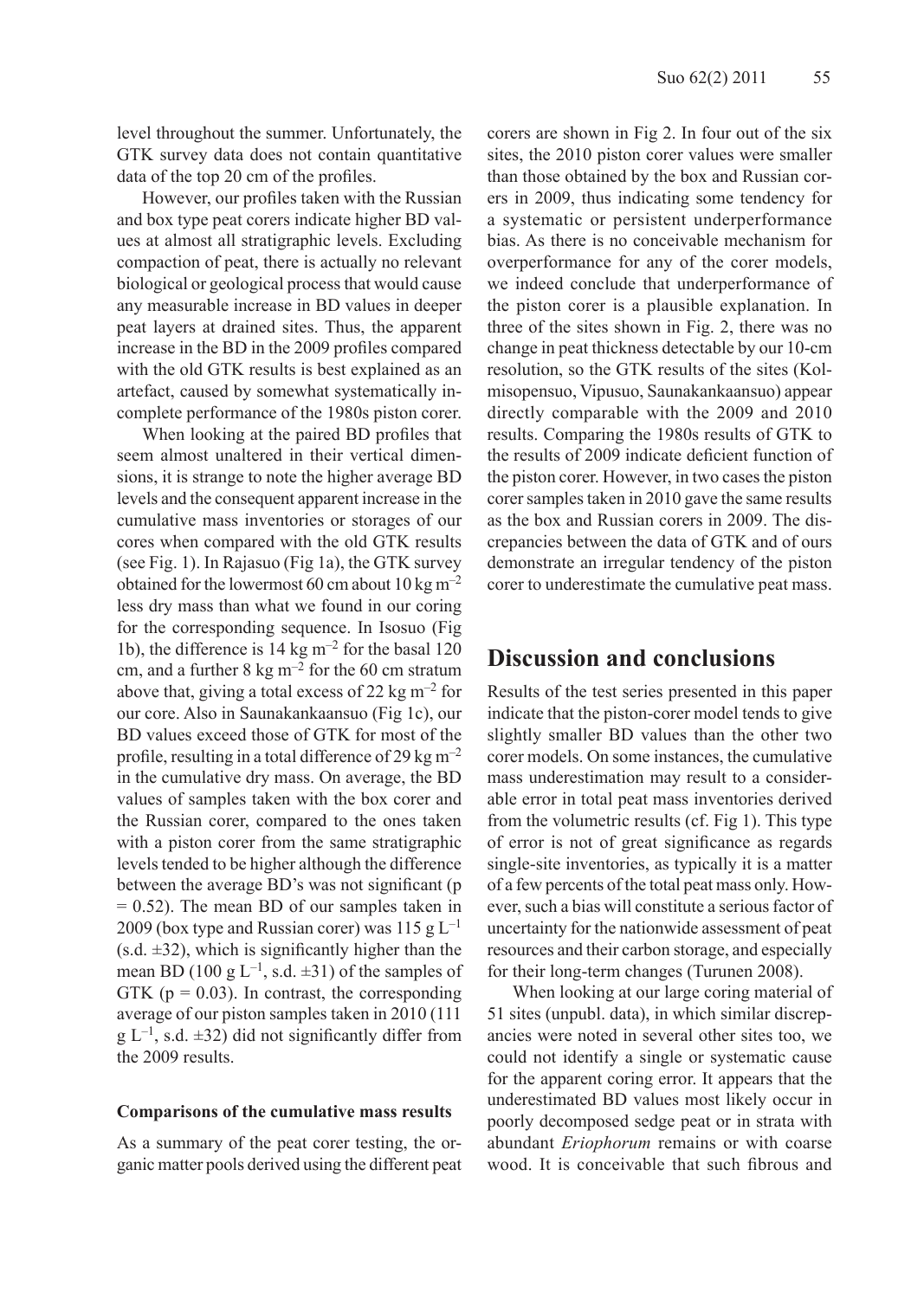

Fig. 2. Comparison of organic matter (dry mass) pools of six peatland sites in the Pieksämäki area, as obtained by the GTK piston corer in the 1980s (left column, black), in 2009 by box and Russian corers (middle column; average of two replicates; their range indicated with the whiskers), and in 2010 by the piston corer (right column). The uppermost 20 cm of peat is excluded from the cumulative sums. The coring sites from left to right are: Kolmisopensuo, Kittisuo, Vipusuo, Rajasuo, Isosuo, and Saunakankaansuo.

*Kuva 2. Kuuden Pieksämäen alueen suotutkimuspisteen kumulatiivisten kuiva-ainekertymien vertailu (vasemmalta alkaen): Kolmisopensuo, Kittisuo, Vipusuo, Rajasuo, Isosuo, ja Saunakankaansuo. GTK:n mäntäkairalla 1980-luvulla ottamat profiilit esitetty mustina pylväinä. Keskimmäinen valkoinen pylväs kuvaa v. 2009 venäläisellä ja laatikkokairalla otettujen kahden profiilin keskiarvoa (vaihteluväli esitetty palkein). Oikeanpuolimmaisessa pylväässä esitetty v. 2010 mäntäkairatulokset.*

poorly penetrated peat types would occasionally be pushed ahead of the cutting edge of the piston corer, and thus not get fully taken into the tube as a volumetric sample.

Although it seems that certain peat types may be more difficult to sample in terms of accurate quantity, it is not possible to determine any correction factor for the BD results obtained with the piston corer. The error seems not to occur regularly with fibrous and woody peat types. The main design problem of the piston type sampler is that it is not possible to control that the sample is truly volumetric. When opening the chamber, it is not easy to judge whether the sample obtained is deficient, especially when the fault is relatively small. The Russian peat corer and the box type sampler allow one to immediately assess the acceptability of the sample, and it is easy to repeat the sampling if any deficiency is observed.

# **Acknowledgements**

This study is part of the project 127107 funded by the Academy of Finland.

### **References**

- Belokopytov, I. E. & Beresnevich, V. V. 1955. Giktorf's peat borers. Torfyanaya Promyshlennost' 8: 9–10
- Jeglum, J.K., Rothwell, R.L., Berry, G.J., Smith, G.K.M. 1992. A peat sampler for rapid survey. Technical note, Canadian Forestry Service 13: 921–932.
- Jowsey, P.C. 1966. An improved peat sampler. New Phytologist 65: 245–248.
- Korpijaakko, M. 1981. Uusi kaira turvenäytteiden ottoa varten. (Summary: A piston sampler for undisturbed peat samples). Suo 32: 7–8.
- Leino, J. 1988. Pieksämäen mlk:ssa tutkitut suot ja niiden turvevarat. Osa 3. (Summary: The mires and peat reserves of the commune of Pieksämäen mlk. Part 3.).Geologian tutkimuskeskus, Maaperäosasto. Turveraportti 209, 258 pp.
- Leino, J. 1992. Pieksämäen mlk:ssa tutkitut suot ja niiden turvevarat. Osa 4. (Summary: The mires and peat reserves of the commune of Pieksämäen mlk. Part 4). Geologian tutkimuskeskus, Maaperäosasto. Turveraportti 248, 38 pp.
- Leino, J. & Silen, P. 1988. Suonenjoella tutkitut suot ja niiden turvevarat. (Summary: The Mires and Peat Resources of the Commune of Suonenjoki and Their Potential Use). Geologian tutkimuskeskus, Maaperäosasto. Turveraportti 219, 270 pp.
- Limpens, J., Berendse, F., Blodau, C., Canadell, J. G., Freeman, C., Holden, J., Roulet, N., Rydin, H. & Schaepman-Strub, G. 2008. Peatlands and the C cycle: from local processes to global implications – a synthesis. Biogeosciences Discussions 5: 1379–1419.
- Ojanen, P., Minkkinen, K., Alm, J. & Penttilä, T. 2010. Soil–atmosphere  $CO<sub>2</sub>$ , CH<sub>4</sub> and  $N<sub>2</sub>O$  fluxes in boreal forestry-drained peatlands. Forest Ecology and Management 260: 411–421.